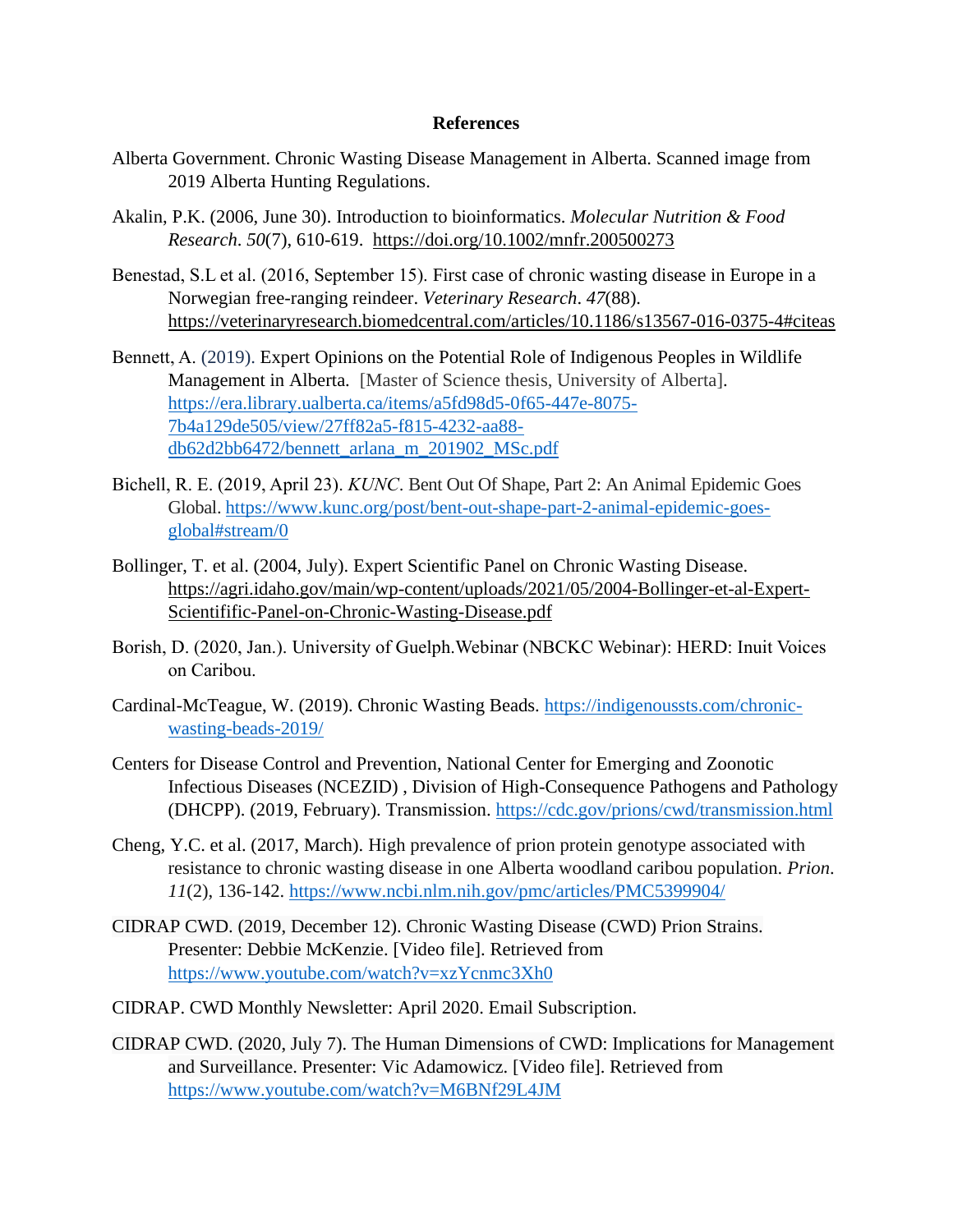- Edmunds, D.R. et al. (2016, August 30). Chronic Wasting Disease Drives Population Decline of White-Tailed Deer. *PLOS ONE*.<https://doi.org/10.1371/journal.pone.0161127>
- EFSA Panel on Biological Hazards (BIOHAZ) et al. (2017, January 18). Chronic wasting disease (CWD ) in cervids. *European Food Safety Authority*. *15*(1).

<https://doi.org/10.2903/j.efsa.2017.4667>

## EPIDEMIOLOGY AND RISKS TO WILD DEER.

[https://digitalcommons.unl.edu/cgi/viewcontent.cgi?article=1018&context=icwdmccwhc](https://digitalcommons.unl.edu/cgi/viewcontent.cgi?article=1018&context=icwdmccwhcnews) [news](https://digitalcommons.unl.edu/cgi/viewcontent.cgi?article=1018&context=icwdmccwhcnews)

- Expert Scientific Panel on Chronic Wasting Disease. (2004, July). CHRONIC WASTING DISEASE IN CANADIAN WILDLIFE: AN EXPERT OPINION ON THE EPIDEMIOLOGY AND RISKS TO WILD DEER. [https://digitalcommons.unl.edu/cgi/viewcontent.cgi?article=1018&context=icwdmccwhc](https://digitalcommons.unl.edu/cgi/viewcontent.cgi?article=1018&context=icwdmccwhcnews) [news](https://digitalcommons.unl.edu/cgi/viewcontent.cgi?article=1018&context=icwdmccwhcnews)
- Francovich, E. (2020, May 3). From wet markets in China to elk habitat in the West, the threat of viruses jumping from animals to humans is growing. *The Spokesman-Review*. [https://www.spokesman.com/stories/2020/may/03/from-wet-markets-in-china-to-elk](https://www.spokesman.com/stories/2020/may/03/from-wet-markets-in-china-to-elk-habitat-in-the-we/)[habitat-in-the-we/](https://www.spokesman.com/stories/2020/may/03/from-wet-markets-in-china-to-elk-habitat-in-the-we/)
- Government.no. (2018, February 27). Chronic Wasting Disease: All known animals in Nordfjella dispatched. [https://www.regjeringen.no/en/aktuelt/skrantesjuke-alle-kjente-dyr-felt-i](https://www.regjeringen.no/en/aktuelt/skrantesjuke-alle-kjente-dyr-felt-i-nordfjella/id2591233/)[nordfjella/id2591233/](https://www.regjeringen.no/en/aktuelt/skrantesjuke-alle-kjente-dyr-felt-i-nordfjella/id2591233/)
- Government of Canada. (2019, October 21). Chronic Wasting Disease and traditional foods. <https://www.sac-isc.gc.ca/eng/1571687660394/1571687748442>
- Government of Canada. (2019. September 19). Chronic wasting disease (CWD) fact sheet. [https://www.inspection.gc.ca/animal-health/terrestrial](https://www.inspection.gc.ca/animal-health/terrestrial-animals/diseases/reportable/cwd/fact-sheet/eng/1330189947852/1330190096558)[animals/diseases/reportable/cwd/fact-sheet/eng/1330189947852/1330190096558](https://www.inspection.gc.ca/animal-health/terrestrial-animals/diseases/reportable/cwd/fact-sheet/eng/1330189947852/1330190096558)
- Haley & Hoover. (2015, February). Chronic Wasting Disease of Cervids: Current Knowledge and Future Perspectives. Annual Review of Animal Biosciences. https://www.annualreviews.org/doi/10.1146/annurev-animal-022114-111001
- Hagenaars et al. (2018, March 27). Modelling of strategies for genetic control of scrapie in sheep: The importance of population structure. *PLOS ONE*. <https://doi.org/10.1371/journal.pone.0195009>
- Healthline. (2016, February 26). Creutzfeldt-Jakob Disease and Mad Cow Disease. <https://www.healthline.com/health/creutzfeldt-jakob-disease>
- Lyle, A. (2018, December 17). Scientists unearth soil property that combats chronic wasting disease. *University of Alberta*. [https://www.folio.ca/scientists-unearth-soil](https://www.folio.ca/scientists-unearth-soil-property-that-combats-chronic-wasting-disease/)[property-that-combats-chronic-wasting-disease/](https://www.folio.ca/scientists-unearth-soil-property-that-combats-chronic-wasting-disease/)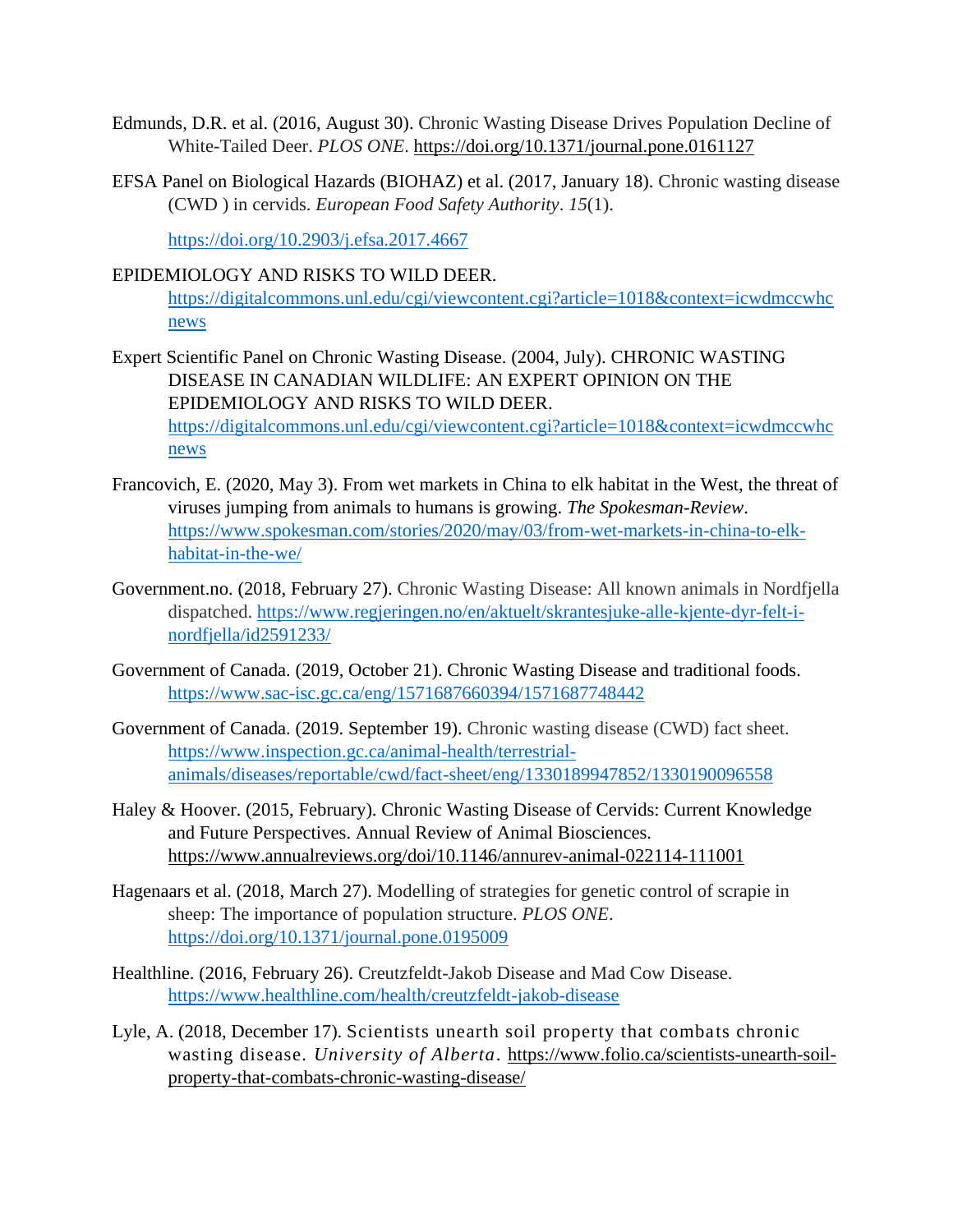- Middleton, J. et al. Indigenous mental health in a changing climate: a systematic scoping review of the global literature.(2020, April 23).*Environmental Research Letters*. <https://iopscience.iop.org/article/10.1088/1748-9326/ab68a9/pdf>
- Minister of Agriculture and ood Olaug Vervik Bollestad. (2019). Combatting Chronic wasting disease in Norway. *Government.no*. [https://www.regjeringen.no/en/aktuelt/combatting](https://www.regjeringen.no/en/aktuelt/combatting-chronic-wasting-disease-in-norway/id2631989/)[chronic-wasting-disease-in-norway/id2631989/](https://www.regjeringen.no/en/aktuelt/combatting-chronic-wasting-disease-in-norway/id2631989/)
- Myerstud, A. & Rolandsen, C. (2018, July 9). A reindeer cull to prevent chronic wasting disease in Europe. Nature Ecology & Evolution. https://doi.org/10.1038/s41559-018-0616-1
- Myerstud, A. & Strand, O. & Rolandsen, C. (2020, June 29). Embracing fragmentation to save reindeer from disease. *Society for Conservation Biology*.<https://doi.org/10.1111/csp2.244>
- National Boreal Caribou Knowledge Consortium. (Dec. 2019). Boreal Caribou Monitoring in Canada Part I. [https://www.cclmportal.ca/resource/boreal-caribou-monitoring-canada](https://www.cclmportal.ca/resource/boreal-caribou-monitoring-canada-part-i-perspectives-nbckc-monitoring-working-group)[part-i-perspectives-nbckc-monitoring-working-group](https://www.cclmportal.ca/resource/boreal-caribou-monitoring-canada-part-i-perspectives-nbckc-monitoring-working-group)
- National Deer Alliance, Archery Trade Association, CWD Alliance. (2020). CWD Graphic. https://www.archerywire.com/releases/2ef2e2d0-cc1d-416f-b20d-41b2a9370075
- National Health Service UK. (2018, June 14). Overview. Creutzfeldt-Jakob disease. <https://www.nhs.uk/conditions/creutzfeldt-jakob-disease-cjd/>
- National Institute of Neurological Disorders and Health. (May 2018). Creutzfeldt-Jakob Disease Fact Sheet. [https://www.ninds.nih.gov/Disorders/Patient-Caregiver-Education/Fact-](https://www.ninds.nih.gov/Disorders/Patient-Caregiver-Education/Fact-Sheets/Creutzfeldt-Jakob-Disease-Fact-Sheet)[Sheets/Creutzfeldt-Jakob-Disease-Fact-Sheet](https://www.ninds.nih.gov/Disorders/Patient-Caregiver-Education/Fact-Sheets/Creutzfeldt-Jakob-Disease-Fact-Sheet)
- Northern Norway. (n.d.). The Sami Indigenous people of the North. <https://nordnorge.com/en/tema/the-sami-are-the-indigenous-people-of-the-north/>
- OECD Rural Policy Reviews. (2019, January 21). Linking the Indigenous Sami People with Regional Development in Sweden. [http://www.oecd.org/development/linking-the](http://www.oecd.org/development/linking-the-indigenous-sami-people-with-regional-development-in-sweden-9789264310544-en.htm)[indigenous-sami-people-with-regional-development-in-sweden-9789264310544-en.htm](http://www.oecd.org/development/linking-the-indigenous-sami-people-with-regional-development-in-sweden-9789264310544-en.htm)
- Olszowy et al. (2014, September). Six-year follow-up of a point-source exposure to CWD contaminated venison in an Upstate New York community: risk behaviours and health outcomes 2005–2011. *Public Health*. *128*, (9), 860-868. <https://doi.org/10.1016/j.puhe.2014.06.012>
- Personal/Email Conversations with Margo Pybus, Vic Adamowicz, Sabine Gilch & Susan Kutz. (2019-2020).
- SING Canada Internship**-**Summer internship for INdigenous peoples in Genomics Canada. (July 2019).<http://indigenoussts.com/sing-canada/sing-canada-2019/> (for specific presenters, contact Morgan at [hrycak@ualberta.ca\)](mailto:hrycak@ualberta.ca).